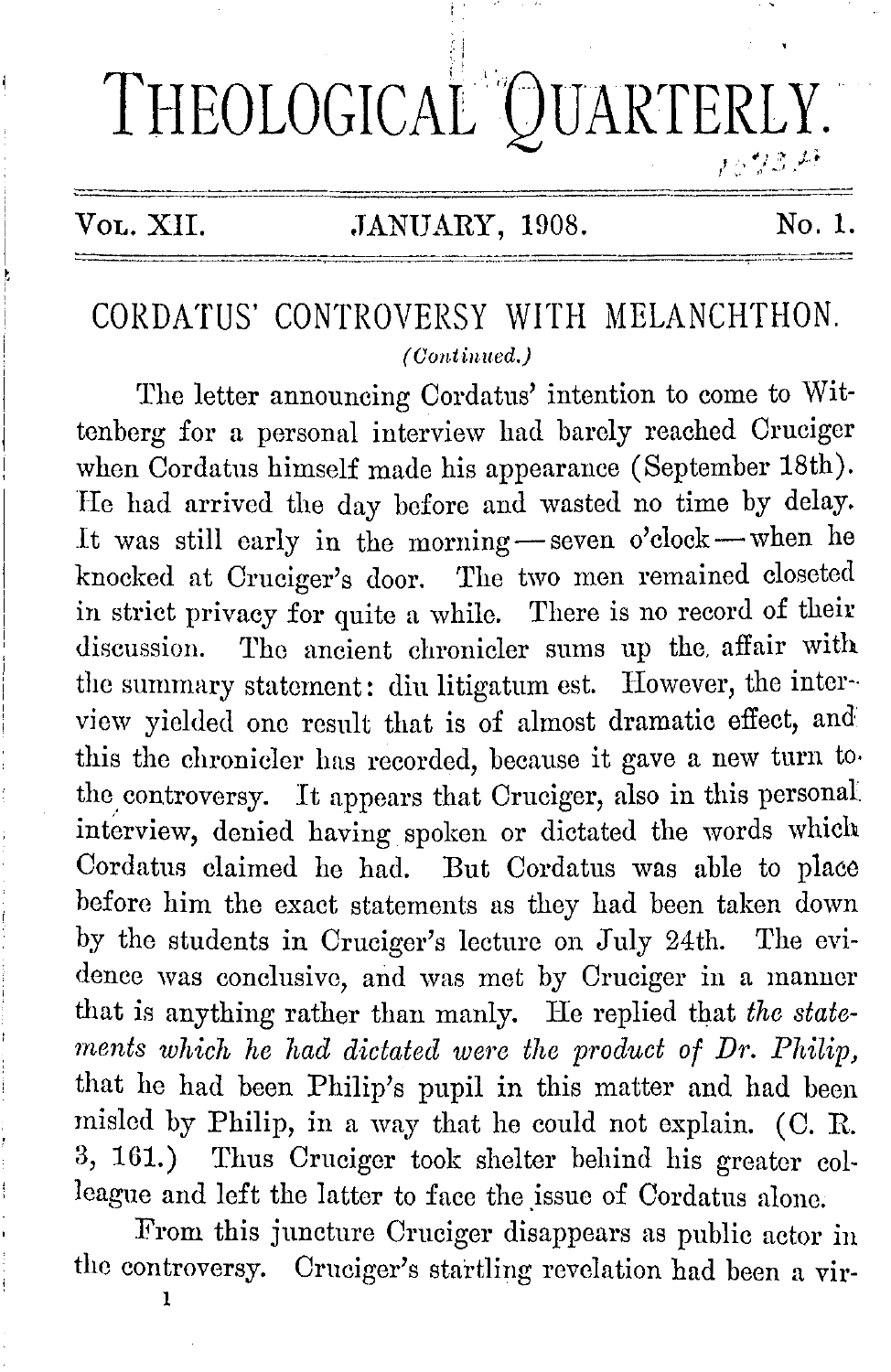# CHRIST'S DESCENT INTO HELL AND THE POSSI-BILITY OF CONVERSION AFTER DEATH.<sup>1</sup>)

#### I.

The following rescript signed by seventeen clergymen of Borgen and vicinity was submitted to the Church Council (Kirkedopartmont) of Norway in 1899:

"It ought to he generally admitted that the words 'nedfar til holvedo' [descended into hell], officially prescribed for the Second Article of the Apostles' Creed, are an incorrect and

<sup>1)</sup> Aaben *Erklaering* til mine Medchristen om min Anskuelse og Bekjendelse angaacnde Christi Nedfart til Uelvede og Muligheden af en Omvendelse efter Doeden, af *W. A. Wexels.* Andet Oplag. Christiania, Groendahl, 1847.-*Livet efter Doeden og Gudsrigets Fremtid, af Pastor L. Dahle,* det Norske Missionsselskabs Sekretaer. Stavanger 1893. Kulland. -*"Ncdfar ta Jlelvcde,"* a paper by *Dr. JI. G. Stub.* 'feologisk Tidsskrift, vol. II, 3, p. 164 sqq.; 4, p. 219 sqq. Decorah, Iowa, 1900.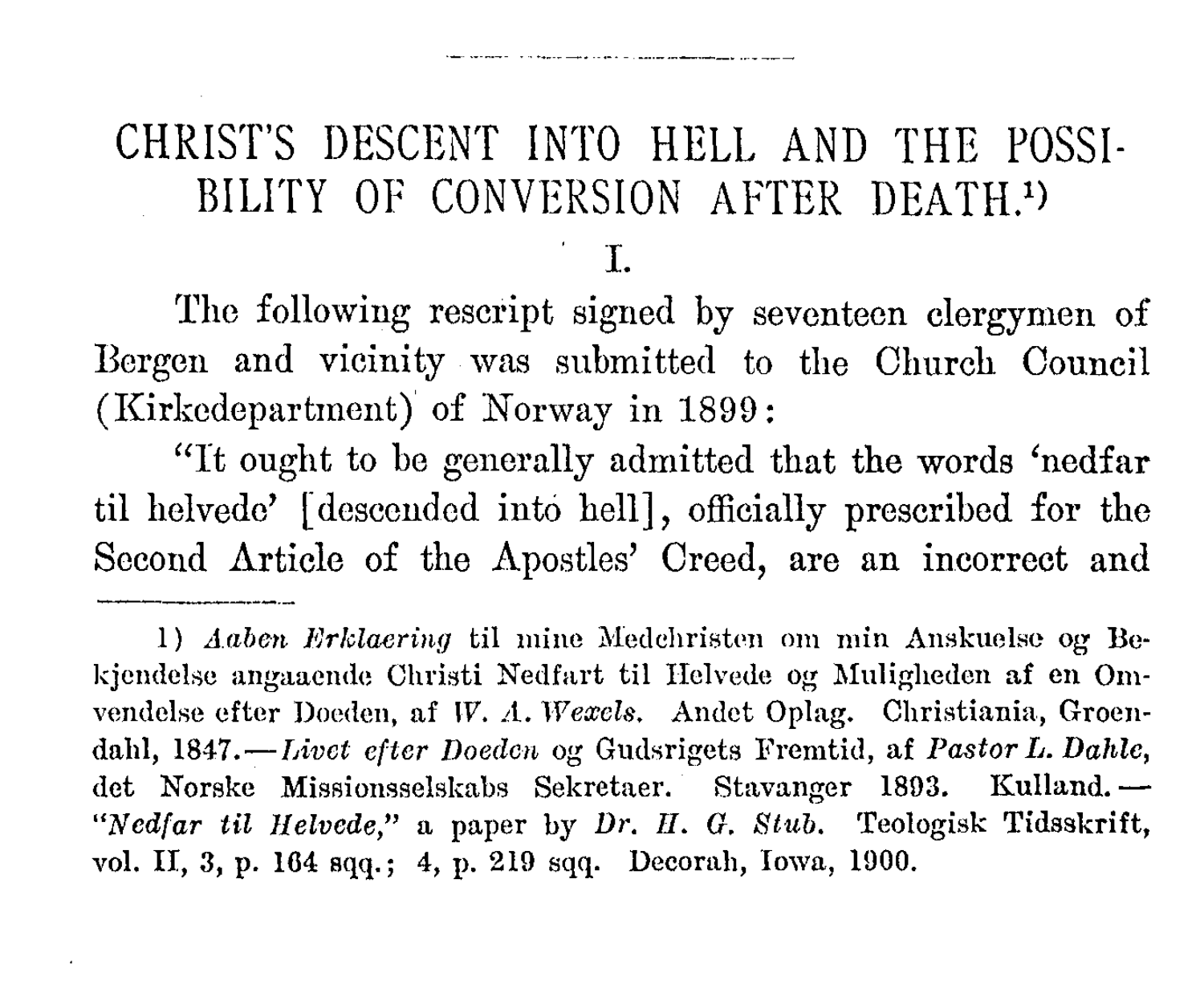misleading translation of the Greek and Latin texts. We therefore respectfully suggest that the correct rendition, 'nedfar til doedsriget' [descended into the domain of death] be made the officially prescribed reading."

In its reply tho Church Council reported that the matter had been placed before the bishops of the church and the theological faculty at Christiania, who had unanimously decided against the change. The theological faculty held that the present wording of the Norwegian text should be left undisturbed as it correctly teaches "the victory of Christ over the powers of Darkness," and that as such it must be permitted to stand in spite of the fact that the Greek and Latin terms (inferna, inferi, τ*α <i>χατώτατα*, "Aιδης) possess a wider meaning than the Norwegian "helvede."

The following individual expressions of opinion have appeared in print. Bishop *Hilles* admits that the term "helvede" is an incomplete, though not incorrect, rendition of "ad inferna," but insists that the change suggested by the Bergen conference would be generally misinterpreted as a concession to modern unbelicf.2 ) He then enters into an etymological discussion of the word "hclvedc" and cites authorities for his contention that the old-Norsk "Helviti" originally stood for the place of punishment of the damned, and the punishment itself. As for "*kδης*, Matt. 11, 23; 16, 18; Luke 16, 23, and other texts are quoted in support of the equation: "helvede" =  $"A \partial \gamma \zeta$  $=$  hell ( $=$  place of punishment), and the conclusion is reached that the Catechism text should be left unchanged as it correctly states the doctrine of Scripture that Christ indeed "descended into hell."·

Bishop *Hench* fears that any change in the wording of the Creed would give grave offense to the laity, and in evidence refers to an edition of Luther's Catechism which was rejected

<sup>2)</sup> Bishop Hilles quotes from a Christiania daily paper which had welcomed the proposed change as a sign that the Lutheran doctrine of eternal punishment was given up by many clergymen in the church of Norway.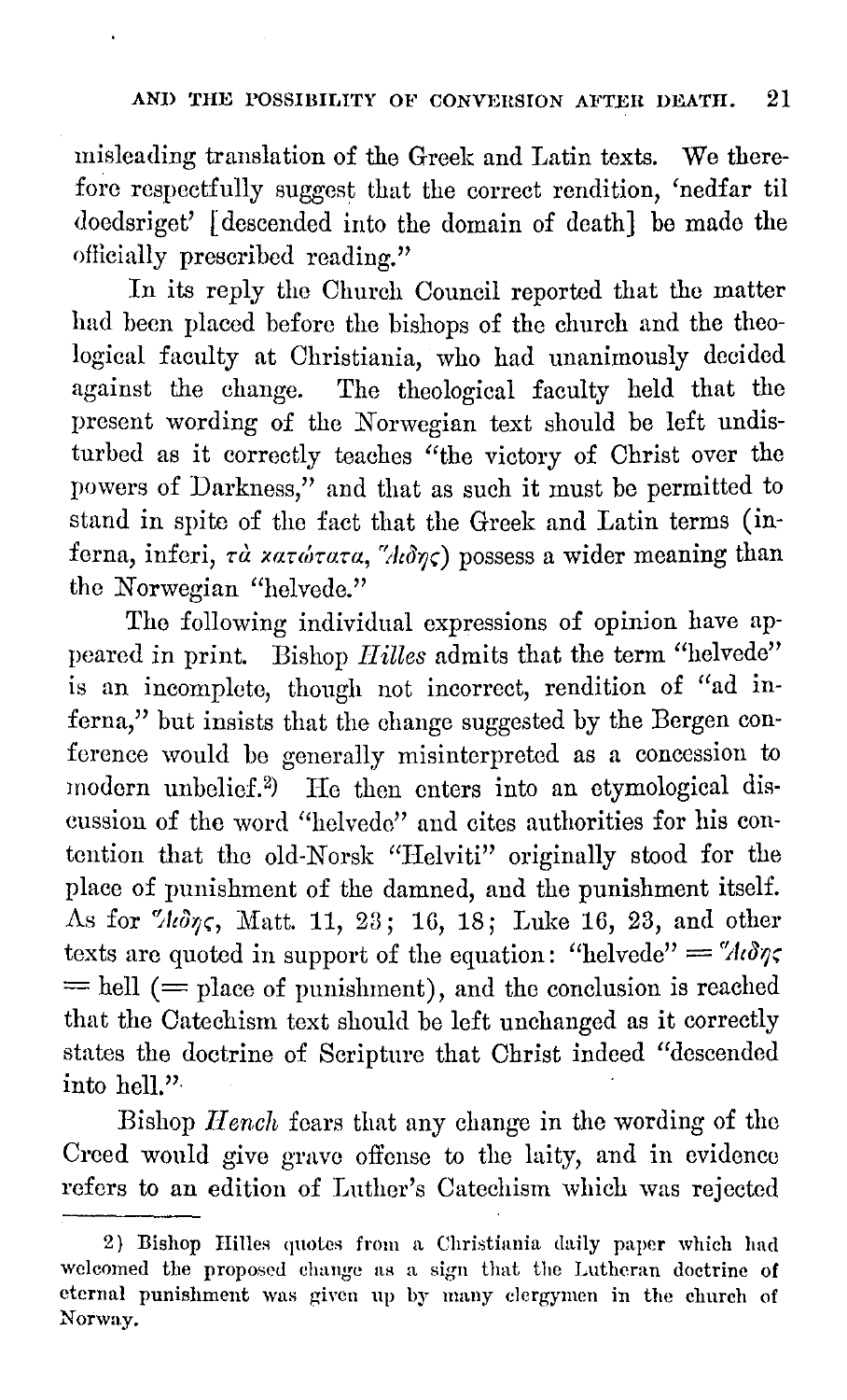Greek original of the Creed."<sup>4</sup>) These be hard words! Even the Bergen ministers did not go to such lengths, but merely insisted on a disassociation of 1 Pet. 3 and the phrase in question. The essence of the matter is, that Rev. Dahle in this treatise seeks to establish *the possibility of conversion after death* and can find Scriptural warrant (or the semblance of it) for his contention only in 1 Pet. 3, 18 and 4, G. We shall endeavor to make clear the lino of argument pursued in the 210 pages devoted to this, the main topic of Rev. Dahle's book.

In order to arrive at a Possibility of Conversion after Death, Rev. Dahle naturally seeks to establish, first of all, an *interim* between the death of the individual and Judgment Day. This he terms "doedsriget" - "abode" or "kingdom of the dead." The condition of the soul during this interim he calls "Mellemtilstand" - "the middle state." The author denies that any word for Hell occurs in the Old Testament writings (p. 97). "Sheol" means neither "hell" nor "grave," but is the "common gathering place for all the dead" (p. 103). The Old Testament knows of no difference between the condition of the good and the condition of the wicked after death. Their common abode is dark (Job 10, 21), deep (Gen. 37, 35), silent (Ps. 94, 17). Their life a life without power (Job 26, 5), almost  $=$  non-existence (Is. 38, 11). There is no knowledge of, or communion with, God (p. 101). Yet Sheol "lies open" before God; indeed, His grace may be revealed to its inhabitants, Ps. 139, 7. 8  $(3)$ . Rev. Dahle admits that this is "a rather dark picture;" but hastens to relieve the situation by suggesting that such was not the actual condition of the faithful Israelites after death, but merely an incomplete revelation of a future state that really may have been much brighter  $(p. 109 - 113).$ 

Tho New Testament doctrine is stated as follows: The souls of believers *at once* arc blessed and united with God. Those who have resisted tho call of the Gospel in this life are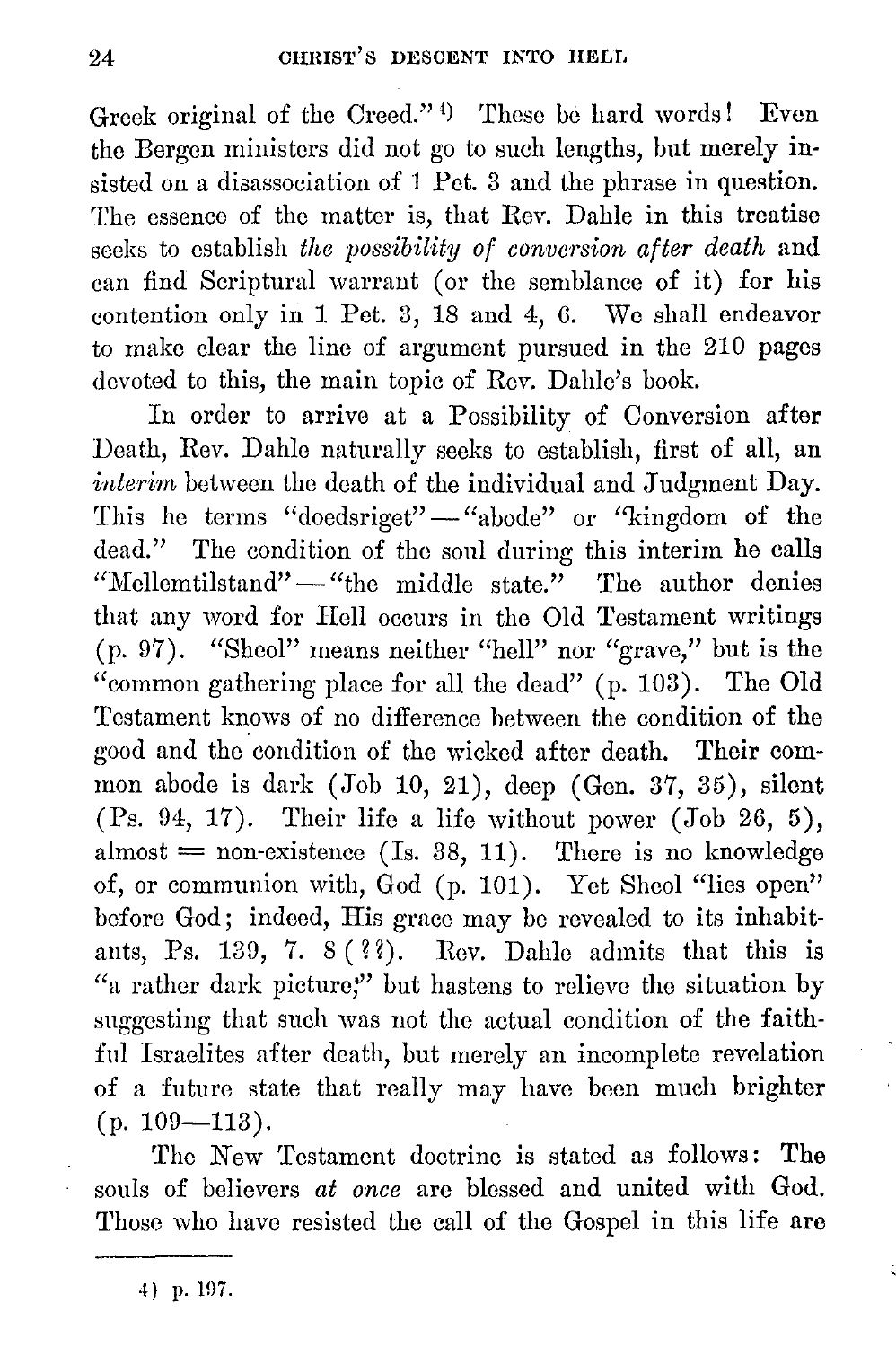lost, without hope of any reversal of judgment.  $\Delta ll$  the dead are in a state of incomplete soul-development. This is the Mittelzustand  $-$  a stage of waiting. The temporary abode of the wicked ( during this time of waiting) is Hades.<sup>5</sup> ) All who do not after death immediately enter heaven, enter IIades (p. 145. 149). No soul goes to hell at once. Hell (Gehenna, Tartarus) does not exist before Judgment Day. In the middle state, the blessed (in heaven) may grow in virtue, the wicked (in Hades) may advance in depravity (p. 163 sqq.). For the blessed there is no danger of relapse; for the souls in Hades, that have not rejected Christ in this life, there is *a hope of conversion.* 

Now, Rev. Dahle does not aver that the doctrine of a possible conversion *of such as in this life never heard the Gospel*  is a clear doctrine of Scripture. Yet he maintains that if we "go back to the fundamental principles of the scriptural teachings" (p. 171), we are forced to some such conclusion. Since God earnestly desires the salvation of all men; since Christ has been a ransom for all; and since the Gospel-call is general, universal - therefore the probability grows strong that all who have died in ignorance of the Gospel will be given an opportunity to accept Christ in Hades (p. 172. 178. 180). $\degree$  Christ went to the souls in prison and preached to them, 1 Pet. 3. The souls referred to are the souls of all men who died in ignorance of the New Testament Gospel. Christ preached to them this Gospel (p. 199), the effect of which preaching, Rev. Dahle admits, is not stated by Peter, but *may be regarded as selfevident.7)* The souls that accept Christ now go to Paradise, those who reject Him are no longer unbelievers, but infidels, are lost.

<sup>5)</sup> According to Rev. Dahle, Hades is not the abode of the damned and the blessed  $(=$  Sheol), nor is it simply the condition of death (Todeszustand). He would leave the word untranslated wherever it occurs in the New Testament (p. 150-154).

<sup>6) &</sup>quot;To believe that all heathen are lost would compel us to accept the Calvinistic doctrine of reprobation." (p. 183.) Somehow this has a familiar ring!

<sup>7) &</sup>quot;Synes at ligge i sagens natur"  $(!)$ . (p. 204.)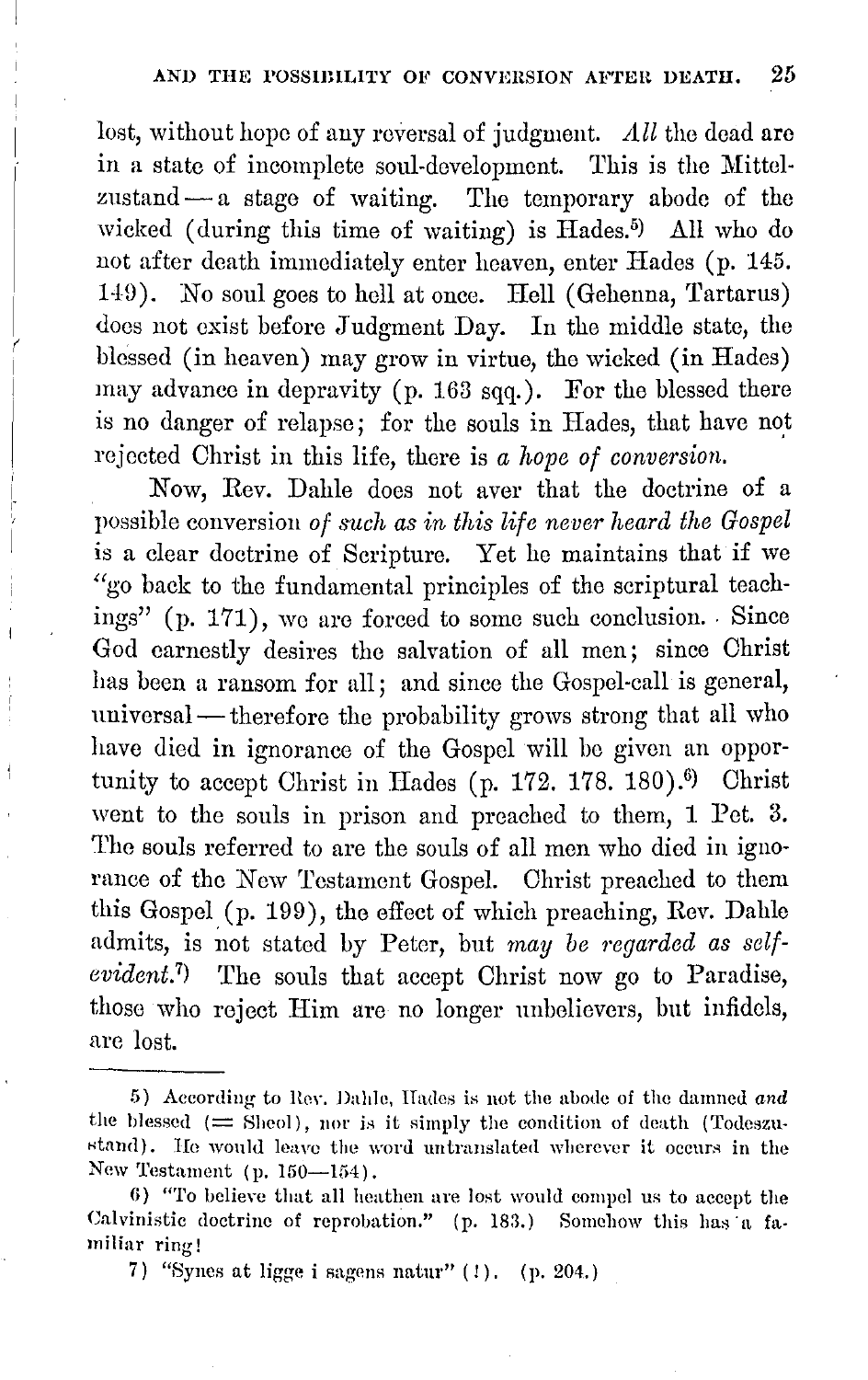**All** of which explains pretty well how Rev. Dahle has been led to disassociate 1 Pet. 3 and the words of the Creed: "descendit ad inferos," and why he insists upon a distinction between Hades and Hell.

Nor is this the first time that a Norwegian theologian has made tho passage in 1 Pet. 3 yield the comforting thought that, after all, the heathen are not necessarily and eternally lost. In 1843 a revised edition of Pontoppidan's *Explanation of the Oatechisrn* was published under the supervision of W. A. Wexels, Prof. Keyser, and Prof. Kaurin, who held an appointment from the king. The paragraph dealing with Christ's Descent contained the unequivocal statement: "He preached *the Gospel* to the souls in prison" (§ 329). Both among clergy and laity this and other changes in Pontoppidan's text met with general disapproval. The members of the royal commission were severely taken to task in the periodicals of the day and in several anonymous pamphlets. Prof. Kaurin then came out with a statement of his views in *Nogle Ord til den Norske Kirke*, and W. A. Wexels replied in a pamphlet, the full title of which we have given at the head of this article.

 $\mathbf{r}$ 

From Matt. 12, 32 Wexels concludes that there must be sins that can be forgiven in the next life (p. 44). He holds that "conversion after death is not absolutely impossible in the case of *any* human being" (p. 50). Christ preached the Gospel to tho souls in captivity, and offered the fruits of His redemption "to all who had not sinned against the Holy Ghost"  $(p. 52 sqq.)$ . "I am inclined to believe that also many heathen, by their carnest seeking after the truth [?], by their humble striving after righteousness [ ?] , have in this manner been pre pared to accept, after death, the Gospel of Christ" (p. 59).<sup>8)</sup> He quotes from a sermon of *Grundtvig* (!)<sup>9</sup>) on the Descent of Christ to Hell: "Nothing prevents us from supposing that tho martyrs continue the preaching of Christ in Hades" for the purpose of converting those who were not witnesses of Christ's

<sup>8)</sup> Similarly Dahle, *op. cit.,* p. 182; note.

<sup>0)</sup> Grundtvig is cited four times in *Aauen Brklacring.*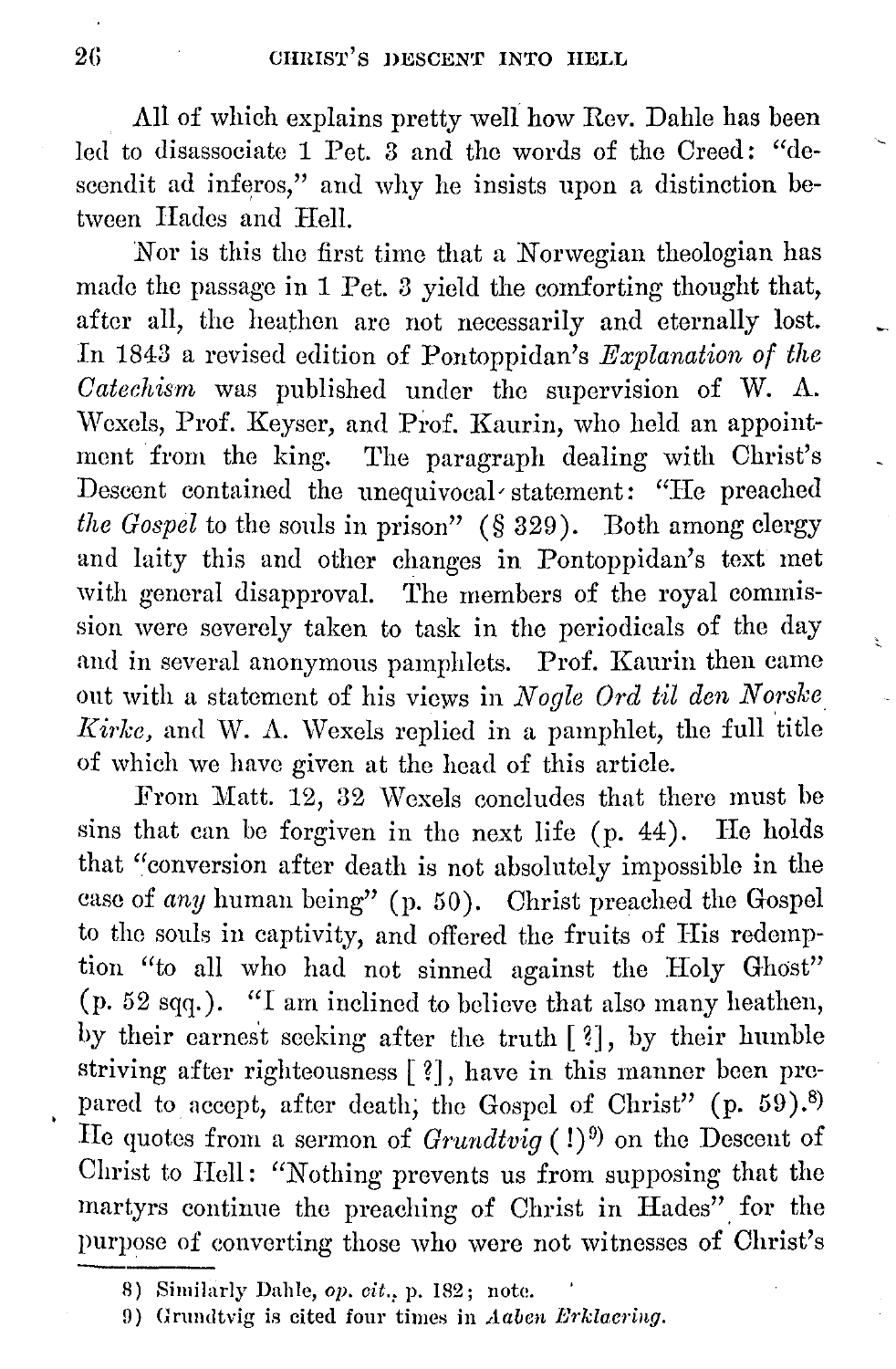descent (p. 63). All who do not accept this final call will be cast into hell on Judgment Day (p.  $65 \text{ sq.}$ ).

In order to defend himself against the accusation that in his "reviderede Forklaring" he had sought to introduce new teachings, Wexels next devotes 80 pages to the testimony of the Fathers of the church — among them Justinus, Athenagoras, Irenaeus, Tertullian, Hippolyte, Lactantius, Ambrose, Chrysostom, Jerome, and Augustine - to establish the early belief in a middle state after death, and Justinus, Irenaeus, Hippolytus, Clement of Alexandria, Origen, Athanasius, Cyril of Jerusalem, Ambrose, and others, in support of his conception of Christ's Descent into Hades.

It should be added that a royal edict of tho year 1848, enjoining tho exclusive use of this revised text of Pontoppidan throughout Norway, was very generally ignored by people and clergy alike. In 1852 a "Resolution" was wrung from the king which made optional the use of the old or new edition, and this had been the status of the controversy when it was reopened by Rev. Dahle's *Livet efter Doeden* and tho Borgen memorial to the Church Council.

### IL

"Yon want my opinion," says Seneca in one of his letters, "on a matter discussed in our circles: whether justice, bravery, forethought, and other virtues are living beings (animalia). Hac subtilitate," he replies, "efficimus, Lucili charissime, ut exercere ingenium inter irrita videamur, et disputationibus nihil profuturis ingenium terere." The question propounded by Lucilius is not so inept when compared with the problems that some have set themselves to solve, in time past, in regard to the Descent to Hell. If Lucilius desired an opinion whether tho virtues are "animalia," Hugo do S. Victore gravely ruminated upon the question: "An infernus sit animal?" Jerome encountered the same vagary, for in his *Commentary on Isaiah* ho finds it necessary to remark: "Infornus animam hahero dicitur, non quod animal sit, sed . . . quod insatiabilis sit etc."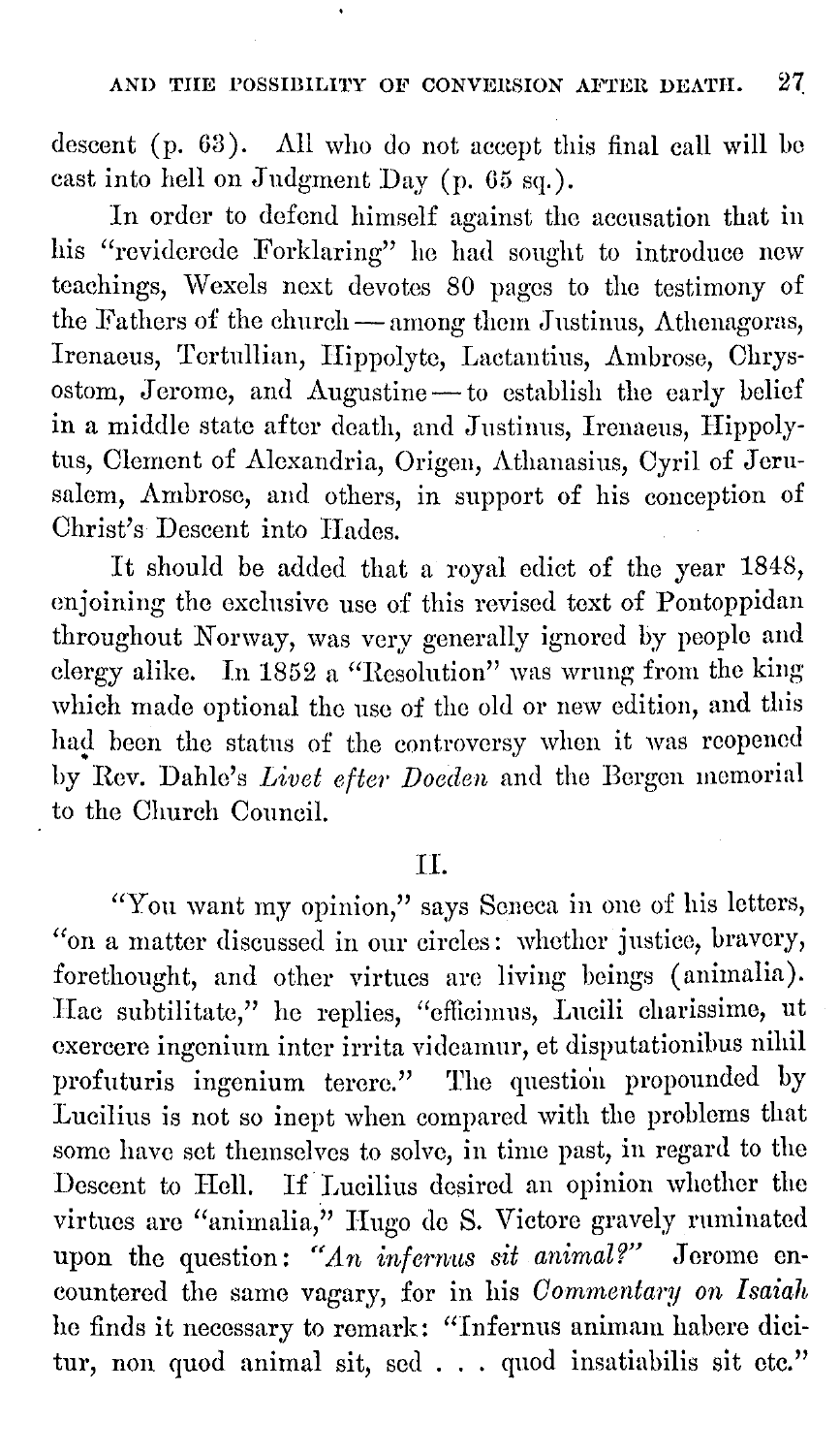Likewise Andreas Caesariensis: "Mors et infernus non sunt viva animalia."<sup>10</sup> Compare this conception with that other of Clement of Alexandria, who saw nothing absurd in the thought that not Christ, hut His apostles descended into Hades, or that of Damascenus Studita, who fancied Christ preaching in limbo for thirty-three hours, or that of Epiphanius, who taught that Christ on that occasion preached to Adam and Eve, and the danger of attaching exaggerated importance to patristic opinion on this matter is apparent. Not all of the Fathers were sound dogmaticians, and they sometimes erred in exegesis. As everyone knows, the very earliest of the Fathers had not always tho clearest conception of apostolic doctrine. Hence we are not surprised to meet, as early as the second century, in the *Similitudes* of IIermas, the idea that the apostles continued their work of evangelization in limbo. Eustathius and Hippolytus argued, as did Rev. Brun and the Bergen conference in 1900, that Christ wont to Hades to round out the circle of human lifc,11) and Tertullian refers to the Paradise of the blessed as  $located in the precincts of Hades.<sup>12</sup> But neither Hermas, nor$ Eustathius, nor Hippolytus, nor Tertullian can be regarded as wardens of orthodox faith.

1) As concerns tho citations adduced from the Fathers by Wexols and Koenig *(D·ie Lehre v. d. Hoellenf.),* that appear unequivocally to declare a belief in tho possibility of conversion in Hades, it should be borne in mind:

a) That it is by no means an easy task to distinguish whether the "descensus" spoken of has reference to the *xará flaoi*, of Rom. 10, 7 and Eph. 4, 9, or to the  $\pi$ opevdeis of 1 Pet. 3. The Fathers frequently speak of the State of Humiliation in terms that are easily misunderstood for tho Descent to Hell, and it is often quite impossible to tell whether the "destruction of the works of darkness" or the triumphant entry of Christ in Hades was in the author's mind.

12) Koenig, *Die Lehre von der Hoellenfahrt*, 1842, p. 67 sq.

IO) Meisnenrn, *'J'raat. de J)cso. Christi ad* Inf. Wittenb., 1670, p. 25 sq.

<sup>11)</sup> Dorner, *Christologic*, I, p. 622. 967.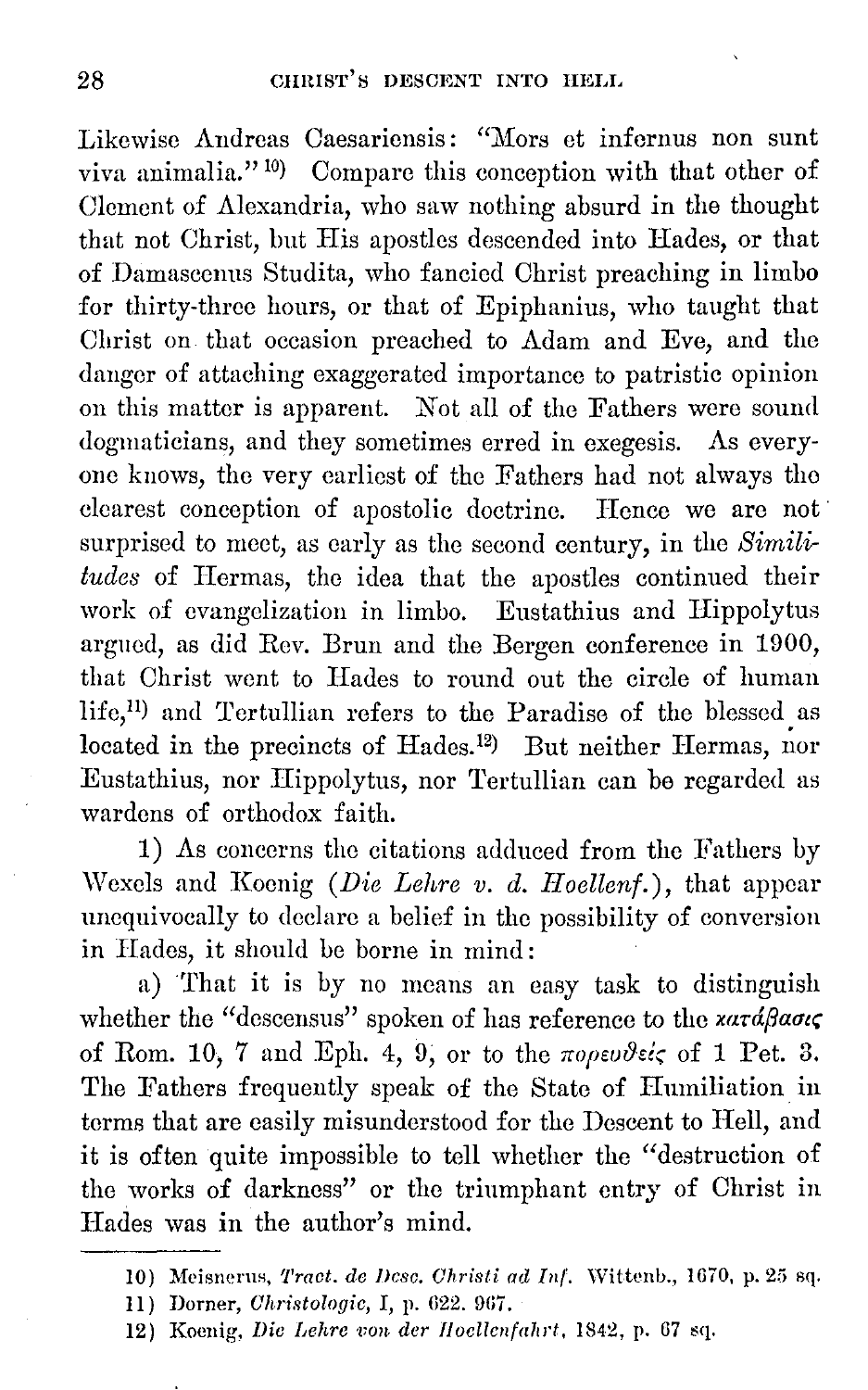b) After sifting out a great number of ambiguous passages, it is true that others remain which clearly presume a belief in some sort of soteric activity of Christ in Hades. But in many cases this was a corollary from certain opinions held by the Fathers, or at least uttered by them as a mild concession to the heathen they sought to convert. Thus Justin tho Martyr declared that Socrates and Heraclitus were Christians "because they lived according to the Logos." 13) Clement of Alexandria maintained that the Greeks were led by their philosophy to Christ. 14) St. Augustine has a similar passage in the sixth book *Contra Donatistas* (ch. 44). It is worthy of note that only in rare instances do the Fathers speak of a *continued*  activity of Christ in the abode of the dead; He preached to those who had died *before* tho· Gospel-age. In this way a hope was held out to the heathen that their ancestors were after all included in the dispensation, and a difficulty was overcome that missionaries have at all times had to contend with.  $-Fur$ thermore,

c) Consistency was not a patristic virtue. Hippolytus, Origen, Epiphanius, Firm. Maternus, Jerome, and Augustine may each be quoted for and against the Formula of Concord *in loc.*<sup>15</sup>) So that Koenig<sup>16</sup>) is constrained to admit that "the Fathers arc not explicit and consistent enough on those points to yield satisfactory answers to the questions that arise."

d) After all, it is not surprising to note that the thought of millions of Gentiles being lost who never had an opportunity to hear the Gospel seemed as inconsistent with God's justice to men in the third and fourth as it did to men in the nineteenth century-to the detriment of hermeneutical science in both cases.

13) μετά λόγον βιώσαντες. *Apol.* 1, 46.

14) Stromata 1, 5, 28. No doubt the Fathers thought they had warrant for such belief in Paul's speech at Athens, Acts 17, 28.

15) As when Augustine in *De Civ. Dei* designates Christ as the *congueror* of Hades, but in his *Commentary on Genesis* speaks of a liberation of souls from torture.

16) Op. *cit.,* p. 147 \_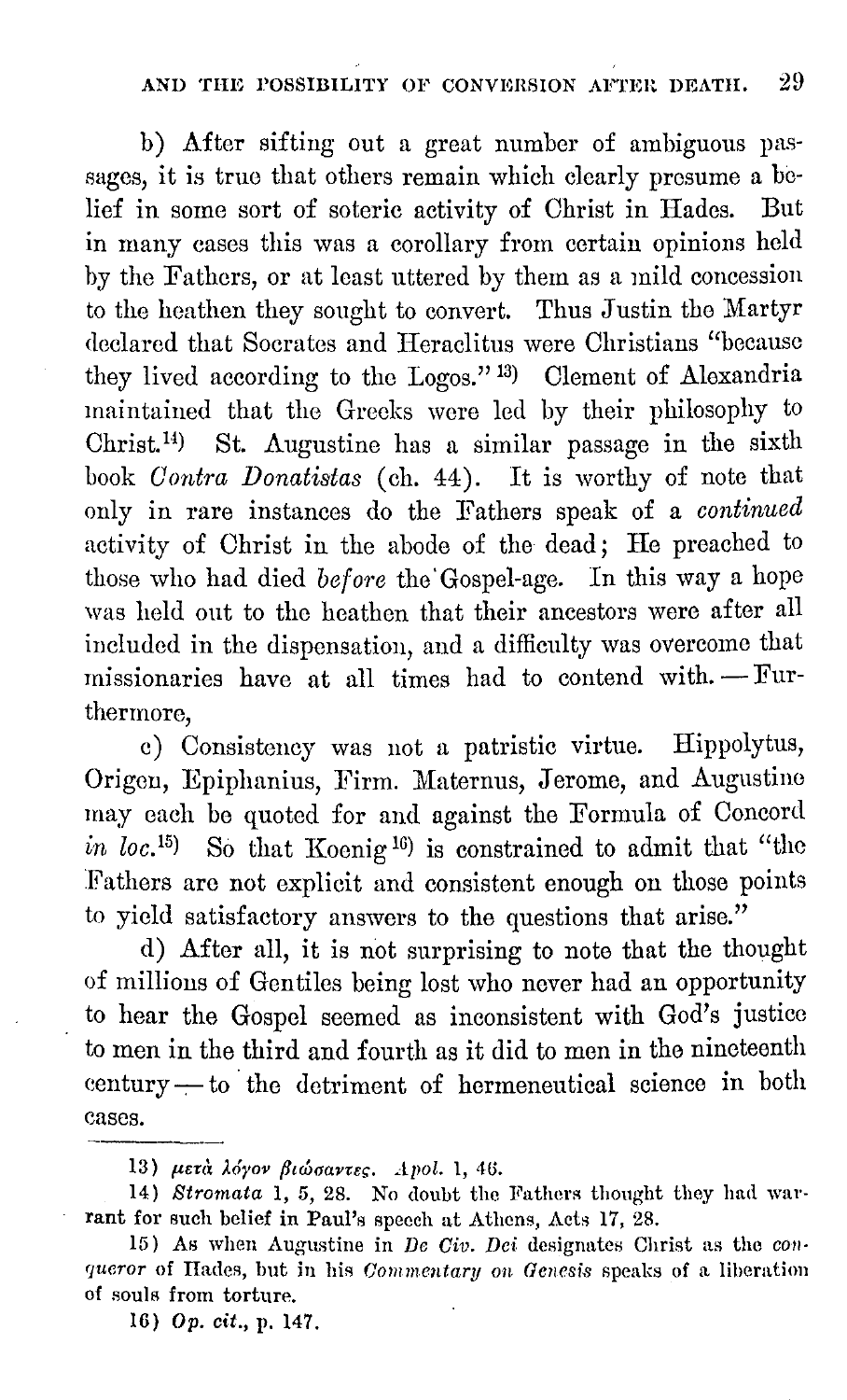e) The allegation that the ancient church did not connect "descendit ad infcros" with 1 Pet. 3, 18 (Rev. Brun) is taken up hy Dr. Stuh, who demonstrates hy copious citations that Clement of Alexandria, Origen, Eusehius, Pamphilus, Hilarius, and the Peshito distinctly refer to this passage when discussing the Descent.<sup>17</sup>) In other words, the idea of Christ's entering Hades before His resurrection *has not been translated* INTO the Norwegian, German, and English form of the Creed.

I "I. ,

 $\begin{array}{c} 1 \\ 1 \\ 2 \\ 3 \end{array}$ 

2) As to Sheol-Hades.

Tho reader may decide for himself whether Rev. Dahle's contention, that there is no word for Hell in the Old Testament, and Wexels', that both Sheol and Hades are the temporary abode of all departed souls, are based on good scriptural evidence by turning back to the article on Sheol in vol.  $X$ , p. 22 sqq., of the THEOLOGICAL QUARTERLY. Even Wexels admits (p. 20) that in Numb. 16, 30. 33, Dent. 32, 22, and Ps. 86, 13,  $Sheol =$  eternal perdition.<sup>18</sup>) Rev. Dahle's statement, so often reiterated, that  $\partial \omega$ , never means Hell, but always the *temporary* abode of the wicked (p. 151), does not agree with :Matt. 11, 23 (which loses all significance if Capemaum "will be thrust down" into $-a$  place where conversion is yet possible) and Matt. 16, 18: "The gates of " $\lambda t \partial \gamma \zeta$  shall not prevail" against the Church.<sup>19</sup>)

19) As to "Helvede," the case of the Bergen pastors is not strengthened by the etymological dictionaries. "Helvede" is derived from the Indo-European "halja" = Hell, Unterwelt (Old Norsk "hel"), and "vitja" = punishment, Old Norsk "viti." Hel - viti, Helvede, then, *originally* stood for the punishment after death, and it is worthy of note that the simple Old Saxon "witi," Old High German "wizi" (from vizan, to punish, "Verweis"), meant punishment of the damned even without the prefix hel, Hoelle. (Fick, *Indo-Germ. Woerterbuch*, vol. III, pp. 99. 304.) Hence it is a fair assumption that the term "Helvede" when it was employed by the Norwegian translators of the Creed, stood as an exact equivalent for  $Hades = Hell.$ 

<sup>17)</sup> *Teol. Tidsskr.* 1I, pp. 220-226.

<sup>18)</sup> Fritz Hommel, in his *Gcschichtc des alten Morgenlandes,* makes the interesting remark that among the Babylonians the Demon of Fire, Nalsu - Nusku - Gishdubar, was lord of Sheol.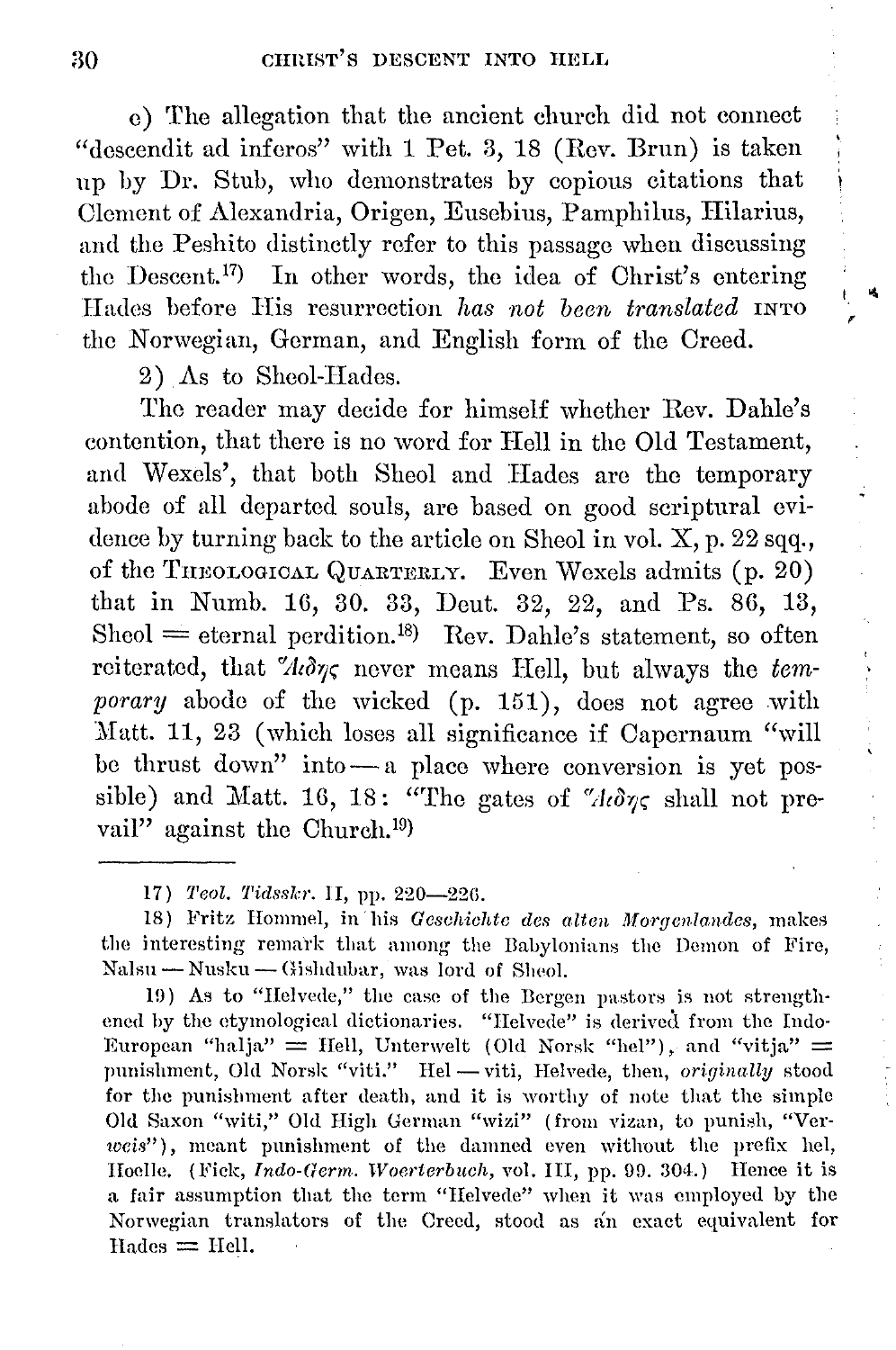The equation "Hades"  $=$  "Paradise" is neatly despatched by Dr. Stub by the tentative substitution of Paradise for Hades ~ 11 every Now Testament passage **in** which the latter occurs *e. g.,* "Matt. Hi, 18: *'The gates of hell shall not,'* etc., will anyone affirm that we might as well say: 'The gates of Paradise shall not prevail against thee'?"). The distinction of "Gehenna," "Sea of Fire," "Abyss," on the one hand and "Hades," on the other, that figures so largely in Rev. Dahle's *Livet efter Doeden*,<sup>20</sup>) is then looked into, and the twelve passages in which *reévva* occurs are cited to show that the term is used interchange-<br>ably with Hades. If the souls of the wicked are  $\frac{2\nu}{\nu} \varphi \nu \lambda \alpha x \tilde{\eta}$ , 1 Pet. 3, so is Satan and his host *εν φυλαχή*, Rev. 20, 7; yet 110 one will say that the fate of the latter will only be decided 011 Judgment Day. "Gehenna, the Sea of Fire, refers to the more intense punishment, when also the bodies of the guilty will suffer torment" after the judgment.<sup>21)</sup>

 $\epsilon$ 

3) The Possibility of Conversion after Death.

a) Rev. Dahle is ever careful to emphasize the *hypothetic*  character of his main Thesis.<sup>22</sup>) He sees no proof for his assumption in such passages as Ezek.  $16, 53$ ; Matt.  $12, 31$ ; Luke 12, 10; Matt. 5, 26; 18, 34 (p. 176), and admits the absence of a Schriftbeweis in tho strict sense of the term (p. 18G). On tho other hand, he knows of no Scriptural' evidence *against* the possibility of a  $\mu$ erdvota of disembodied spirits, and claims the benefit of the doubt by urging the universality of Grace. Yet it seems that there are texts which plainly exclude any extension of the terminus gratiae peremptorius into the abode of death. According to 2 Cor. 5, 10 "the things done *in his body"* will decide the eternal lot of all (πάντες, έχαστος) who appear before the judgment seat. After death-the judgment, Hebr. U, 27. The works of faith *in this life* will be the criterion, Matt.

<sup>20)</sup> As also in \Vexels' *Aaben lfrklaering,* p. 36 sq.

<sup>21)</sup> *'l'eol. 'l'i{lsskr.,* 1. c., p. 242.

<sup>22)</sup> vVexels, on the other hand, is willing to believe. in the conversion of departed souls, even if there were no evidence in Scripture, op. *cit.*, pp. 45. Gl.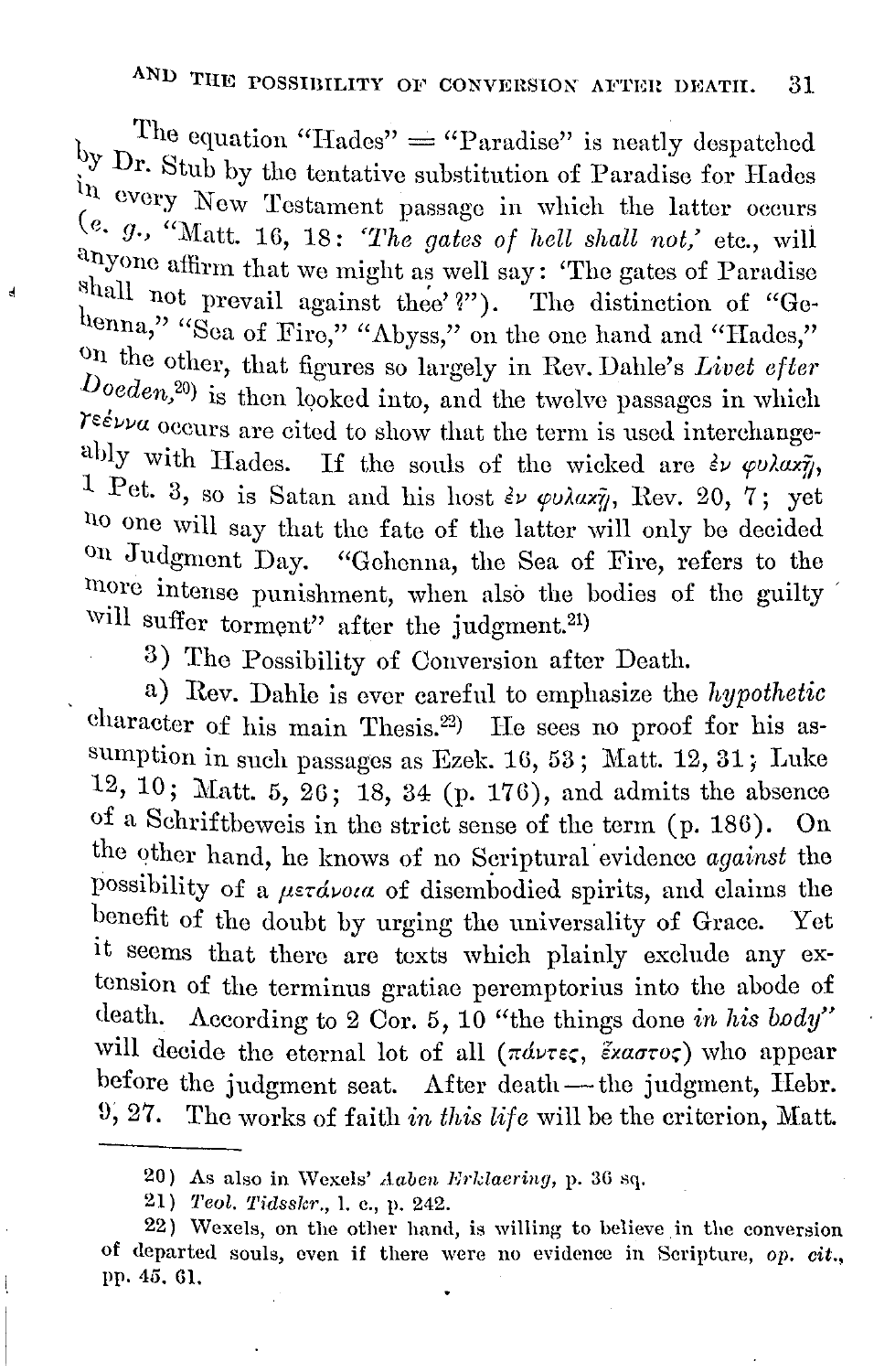25, 41 sqq. "He that believeth not is condemned already," John 3, 18; cf. v. 36. A "middle state" is never so much as hinted at. After death-the judgment; after death-"the house not made with hands, *eternal* in the heavens," 2 Cor. 5. When the Apostle departs, he is "with Christ," Phil. 1, 23. When his "departure is at hand," at that day  $(\partial \nu)$   $\partial \chi$  $\delta\mu\dot{\epsilon}\rho\dot{\varphi}$ ), he receives the crown *from the Judge,* 2 Tim. 4, 8. As regards the ethnic world, Rom.  $1-3$  is very explicit in stating that the wrath of God is revealed upon it, because, though natural man knows God, he worships Him not, possesses tho law, yet keeps it not, and hence is  $\partial \nu \partial \alpha \pi \partial \partial \gamma \eta \tau \partial \zeta$ , without excuse. Nor is there any distinction made between pagan and Jewish unrighteousness. The Jew sins against better knowledge, the Gentile sins against better knowledge, "there is no difference; all have sinned," 3, 22. "As many as have sinned without law [ the Gentiles] shall also *perish* without law; and as many as have sinned in the law [Israel] shall be judged by the law," 2, 22.23)

b) Metaphysical basis for the speculations here rehearsed is the alleged continuance, after the soul has departed bodily life, of Space and Time as modes of existence.<sup>24)</sup> Rather let us say—lest the problem be marred in the stating of it—as modes of thought. Subjective existence is the most that can,

23) Rev. Dahle's exegesis of Rom. 1 (p. 181) is about as ingenious as his deduction from Ps. 139, 7. 8 and Amos 9, 2, that God's grace extends into Sheol. We may add that Rev. Dahle believes there is "nothing in Scripture" against the assumption that the Word is preached in Hades and the sacraments administered until Judgment Day (pp. 206. 207). From Rom. 11 he concludes that the general conversion of Israel may be expected to precede the end (pp.  $276-317$ ). He denies that the Roman pontiff is the Antichrist, and in this connection has something to say about Martin Luther and certain "untenable ideas that were based on dogmatic traditions from the infant-age of exegetical science." He pleads for a mild and attenuated sort of Chiliasm: the Church will "flourish as never before" during the thousand years preceding the last judgment. On p. 414 he asks, reverting to conditions in the "middle state": "How do we know whether infant souls will not develop to full man's estate" in the interval between death and eternity? - Facilis *descensus* Averni!

24) Dahle, *op. cit.*, pp. 119 sq. 147-150.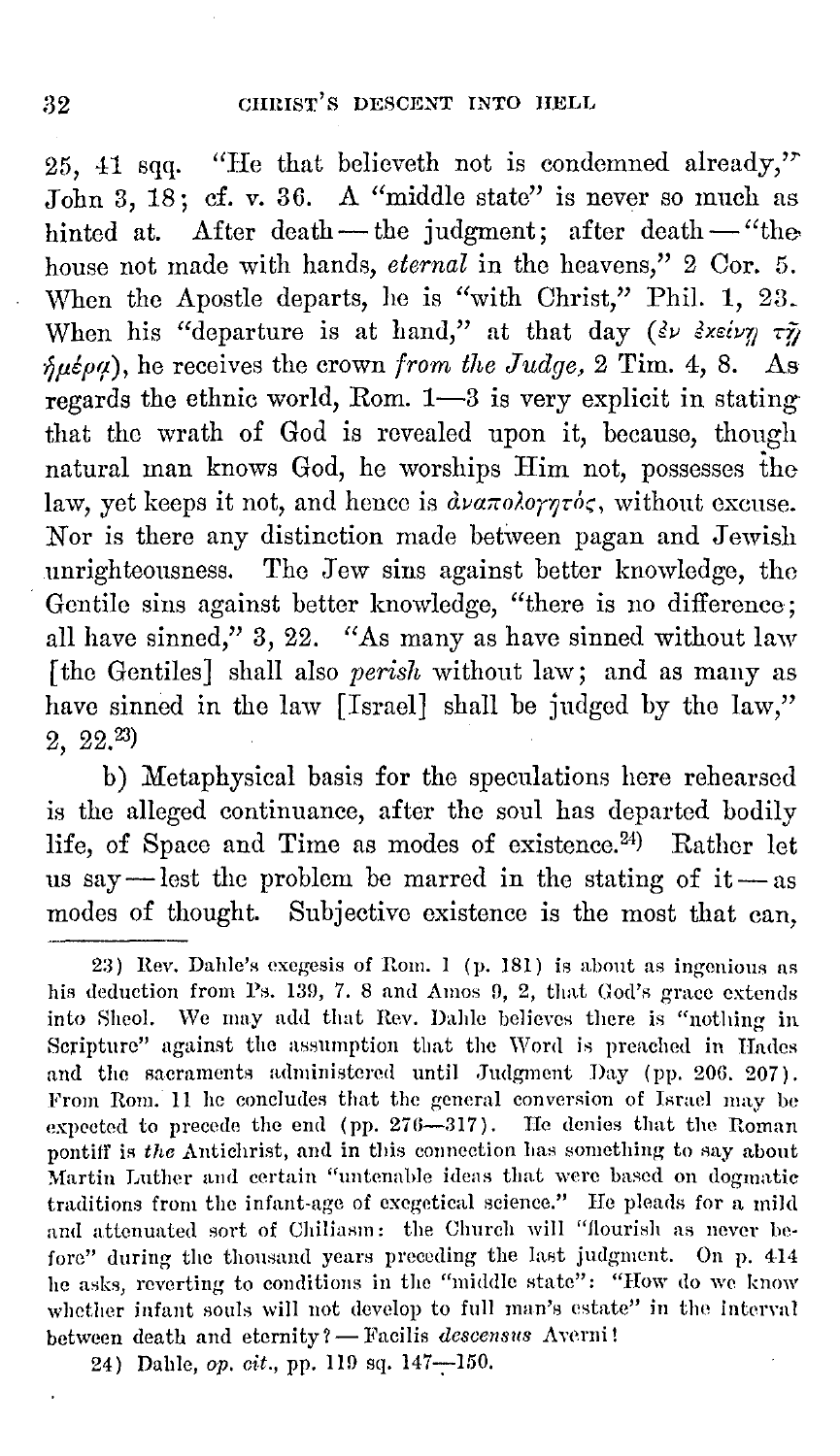on purely metaphysical grounds, be predicated of Time and Space. Our mind conceives all things, so far as it is able to conceive them at all in this temporal life, in terms of Time, Space, and Causality. Whether the soul, disembodied in death, will continue so to move in a thought-world limited by Space and Time-who shall tell? Where a thousand years are as a day, can there be Time in our sense of the term? When our bodies are transformed into a state "like unto Christ's glorified body," can they be such and yet feel the dimensional limits that now hedge in mortal thought and circumscribe our ideas of mortal activity?<sup>25</sup>) "But there is Duration in the interval that lies between death and judgment-," duration, indeed, to us who yet live in tho body, but arc we sure that the souls of the departed are *conscious* of this duration? If they are not, i. e., if Time to them possesses no subjective existence, it lacks the only existence that can by us be predicated of it. Without Space and Time  $-$  Rev. Dahle admits  $-$  no Change is possible, nor Conversion, which is a change. "We have no knowledge," it is safest to say, with Thomasius, "of the souls' mode of existence; their  $\pi o\tilde{\nu}$  is not in dimensional space."<sup>26</sup>) "The dead are outside of all Time, Hour, Year, and Space; whatever is outside of bodily life is not limited by Time or Space," says Luther.<sup>27</sup>) Likewise: "We pass away, we return on Judgment Day before we know it, nor shall we know how long we have departed." 28) Elsewhere: "Heaven is not a Place, but is wherever God is."<sup>29</sup>) And in his *Commentary on Genesis* (24): "Nihil est aliud iste descensus piorum, quam mutatio hujus vitae *in alium statum.*"

c) Tho difliculty that has from tho days of Hormas and Ignatius to our own given rise to speculations upon the possibility of conversion after death, is readily stated: it is the

29) Walch XX, 1192. Dr. Stub quotes Quenstedt (1. c., p. 239): "Quocunque enim abeunt et ubicunque degunt daemones, suum inferum circumferunt, ut ait Beda. . . . Carcerem suum secum semper trahunt."

<sup>25)</sup> Cf. John 20, 19, 26. : 26) *Ohristologie*, vol. H, p. 236.

<sup>27)</sup> Walch V, 2304.

<sup>28)</sup> Cited by Thomasius, *op. cit.*, vol. III b, p. 443.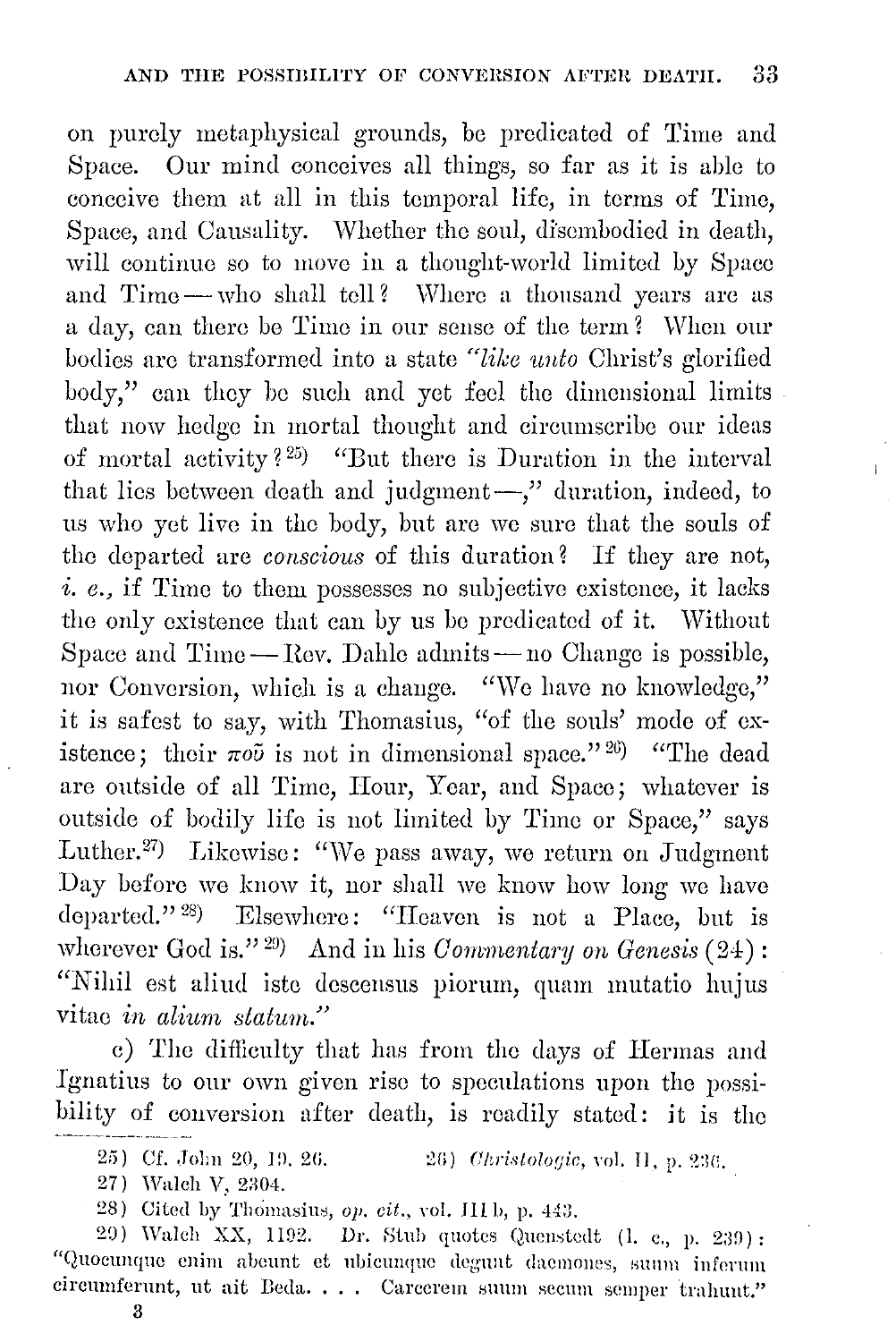apparent injustice involved in the doom pronounced upon paganism by the Law. Pity for the heathen that perish has prompted men to seek evidence to show that a Chance awaits them after death, the Chance "that was denied them in this life" (Wexels). More than that: both Wexels and Rev. Dahle represent the heathen as trying his best to transcend tho bounds of his natural religion - and this view is absolutely without basis in fact. The reverse is true: the heathen mind has at all times tried to rid itself of the terrible Presence it felt, and has "changed tho truth of God into a lie," Rom. 1. While it can be shown <sup>39</sup>) that pagans have been endowed with most remarkable moral and religious insight, it is likewise true that there is not a single authenticated instance of a pagan abandoning the worship of idols (or a rationalistic Weltanschauung) to serve the God he so clearly recognized in nature. When has there been a repentant heathen? (Cf. Rom. 2, 4.) Plato -than whom no man has attained greater heights in natural religion- maintained that no man sins willingly  $-\pi\tilde{a}\zeta \ d\theta x$ o $\zeta$ ov<sub>X</sub> έχων άδιχος; sin is ignorance.<sup>31</sup>) The fearful guilt of paganism - the indescribable obscenity of their religious cults, tho hideousness of their warfare, their inhuman treatment of the vanquished-that even now, pictured on Assyrian basrelief and Roman triumphal arch, fills the beholder with mingled anguish and horror-above all: the terrible egotism of their private and public life,  $-$  are not taken into account. The result is a most one-sided and partial view of ethnic life.

What need, after all, of such laborious theodicees? Do we not know that the punishment will be most accurately fitted to the crime? "It shall be *more tolerable* for Tyre and Sidon" than for Chorazin and Bethsaida; *"rnore tolerable* for Sodom in the day of judgment" than for Capernaum, Matt. 11. And

<sup>30)</sup> THEOL. QUARTERLY X, p. 14 ff. 80 ff.; XI, p. 78. 155.

<sup>31)</sup> Laws V, 731 C. Cf. 734 B:  $\pi\tilde{a}$ s *iš dváyzns az av iotiv dzólastos*. Timaios 86 E: *κακός μεν γάρ έκων ούδεις, διά δε πονεραν έξιν τινα* (some evil trait) του σώματος και απαίδευτον τροφήν (faulty training) δ κακός  $γ$ *lyvεται κακός, παντί δε ταῦτα έχθρα και άκοντι προσγίγνεται.* Just so 87 B. Also Menon, 77 C.